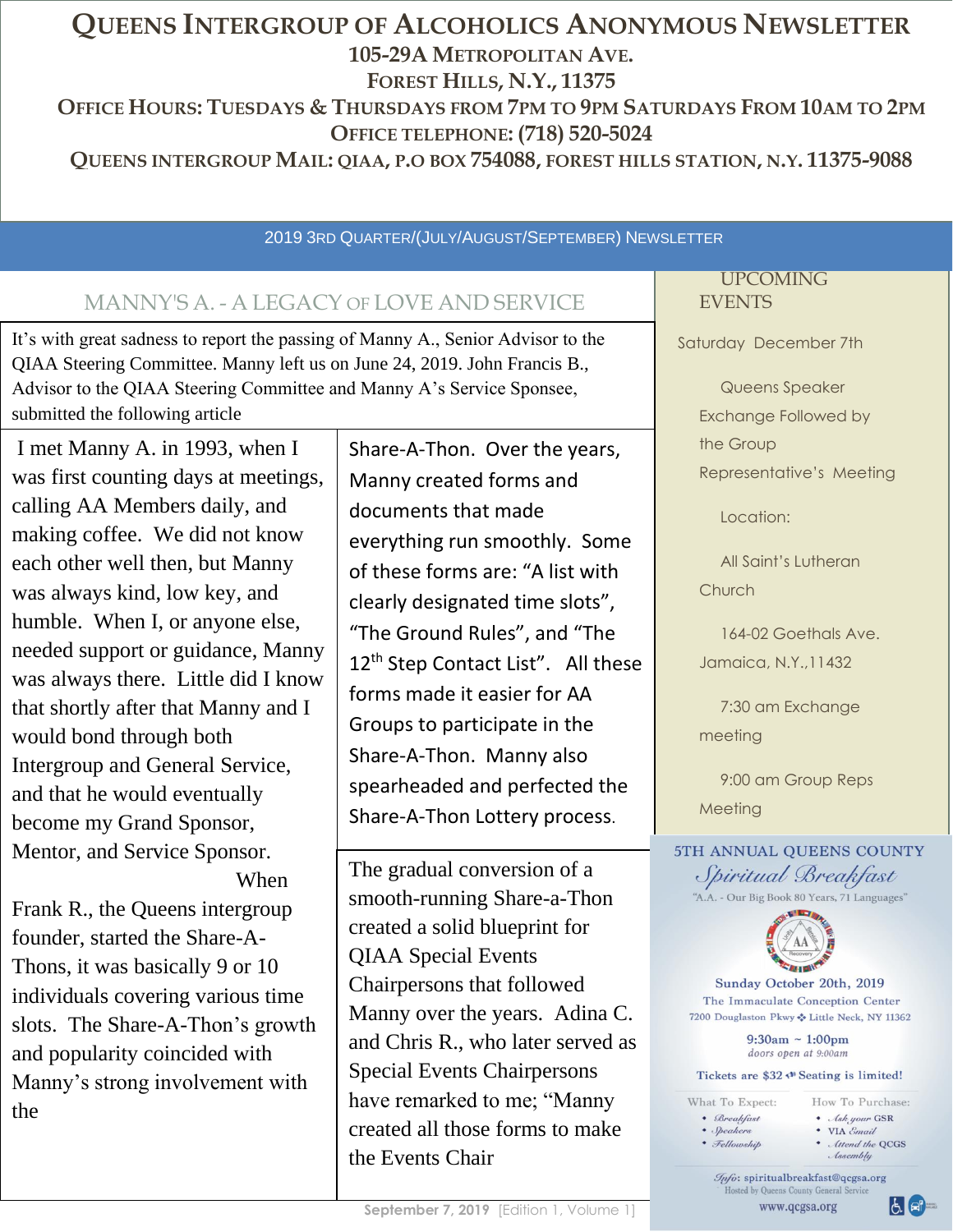Manny did service for Queens County and SENY in multiple capacities. It is funny, we would be driving home from the Queens intergroup Steering Committee Meeting or the SENY Assembly, and we would discuss various things that went on. Manny's insights and ideas were always based on the 12 Traditions, the 12 Concepts and the by- laws that applied to the situation. I It was never based on his opinion.

Bert L., another QIAA Steering Committee member reminded me; "Manny always wanted to stress by-laws in all QIAA policy, and he strived to help us all understand and utilize the QIAA by-laws.

While Manny was a vital part of the AA "service structure", that did not prevent him from AA Spiritual Service. Manny's other Sponsees, who I have known for years (Billy, Hector, Linda, Mike and others), all said they loved Manny "like a brother". They all realized they were fortunate to have a loving, humble mentor who really cared about them

 $\mathcal{C}$  |  $\mathcal{C}$  |  $\mathcal{C}$  |  $\mathcal{C}$  |  $\mathcal{C}$  |  $\mathcal{C}$  |  $\mathcal{C}$  |  $\mathcal{C}$  |  $\mathcal{C}$  |  $\mathcal{C}$  |  $\mathcal{C}$  |  $\mathcal{C}$  |  $\mathcal{C}$  |  $\mathcal{C}$  |  $\mathcal{C}$  |  $\mathcal{C}$  |  $\mathcal{C}$  |  $\mathcal{C}$  |  $\mathcal{C}$  |  $\mathcal{C}$  | to guide them on a spiritual path.

> At Manny's wake, those who spoke shared loving gratitude that they knew Manny, and the fact that he enriched their lives immensely. His daughter Roxanne was touched, but not surprised, by the AA outpouring of support. His daughter also reminded us that Manny was loving, never judged us, and only gave us an opinion if we requested it (in a kind way).

> Manny lived a life we should all strive for: Serving God and Fellowship, and in doing so, enhancing the lives of others. This was true both in his involvement in spiritual and fellowship service. Our current QIAA Chair, Antonio G., reminded me that all he learned about QIAA service was from Manny, as well as others. I personally grew in service with Manny, and we were always there for each other.

> At the Funeral Home, many people stated that all

Manny did for the fellowship would be sorely missed and hard to replace. To some extent that is Very valid and true. What we all should try to do, whenever possible, is to do all we can to volunteer at QIAA, Queens County and SENY. It is rewarding to cover an institution, take a phone shift or be an Intergroup Rep. or GSR. Service outside the group level will not only fill the void left by Manny, but it will also keep us well connected and involved in AA. Service. It will also be a tribute to the example Manny set for all of us. Being his "running buddy in service" for 25 years, I know this would please him immensely.

John Francis/ QIAA Advisor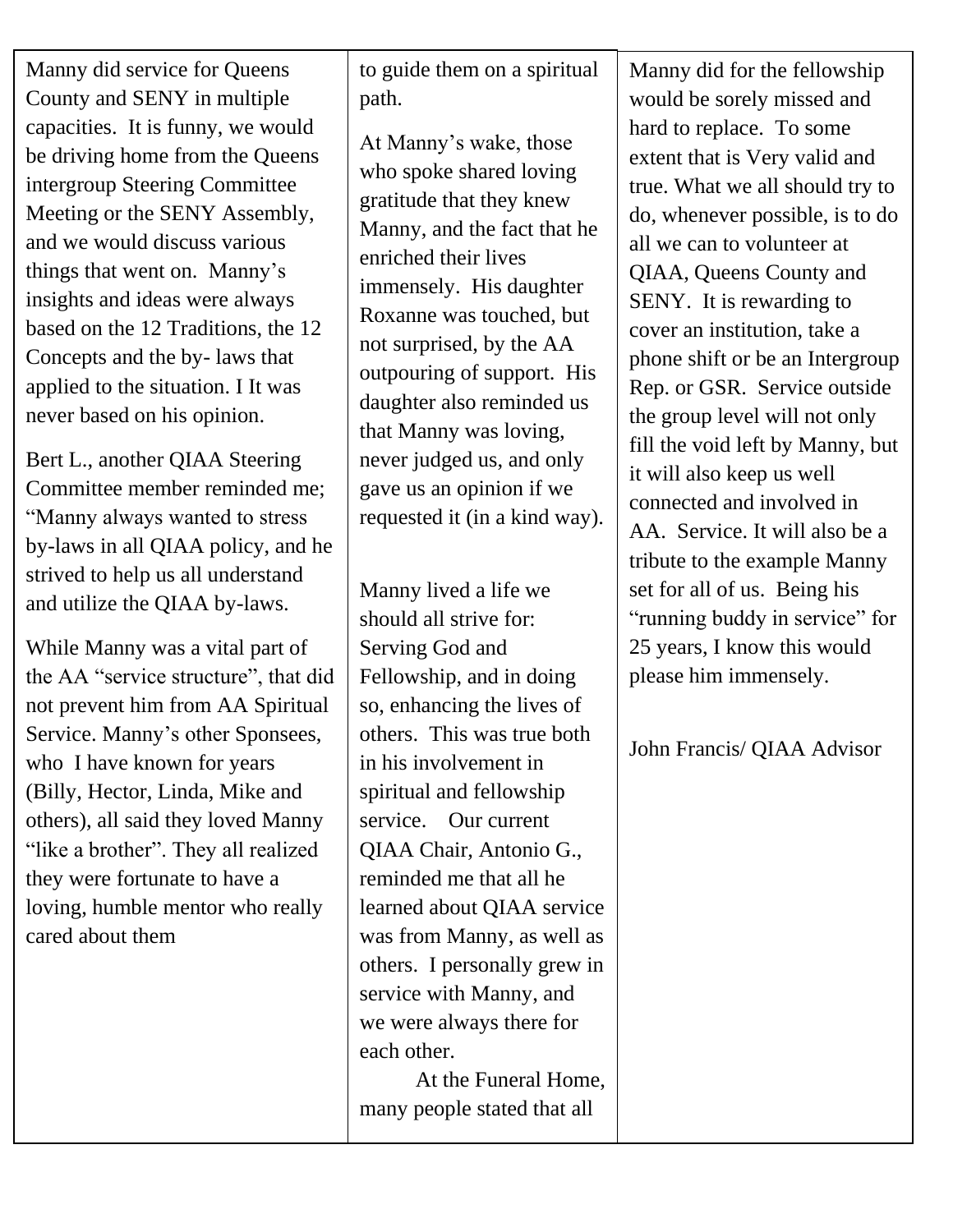## **POSITIONS OPENING FOR QIAA**

The Following is a list of odd year elections, along with the description of the 12 step Coordinator position from the by-laws. The 12 Step Coordinator is a non-voting, appointed position.

#### *Queens Intergroup currently has a vacant position for the 12th Step List Coordinator. This list is contact information from the Queens groups and is vital for 12th Step work. As a contact, you might be called upon to bring an alcoholic, leaving a detox or an institution to their first meeting.*

12th Step List Coordinator. Two Year Term. Must have at least two years of sobriety.

#### **Duties are:**

- ➢ Maintain confidential "Twelfth Step Lists" from the Queens County AA groups.
- ➢ Work closely with the Daytime Telephone Coordinator.
- ➢ Volunteer at least four hours per quarter to answering telephones at the QIAA office. Note: This is an appointed, NON-VOTING position.

#### **QUEENS INTERGROUP OF ALCOHOLICS ANONYMOUS STEERING COMMITTEE POSITIONS FOR ELECTION IN ODD YEARS; WE GROW THROUGH SERVICE**

It is suggested that individuals interested in becoming candidates for offices attend the October and November Steering Committee Meetings to familiarize themselves with QIAA procedures.

## **Positions Open for Election:**

- ➢ Vice Chairperson
- ➢ Vice Treasurer
- ➢ Service Committee Chairperson
- ➢ Meeting Book Committee Chairperson
- ➢ Newsletter Committee Chairperson

#### **The below duties and qualifications of positions are taken from the By-Laws of Queens Intergroup of Alcoholics Anonymous.**

# *Qualifications and Duties of Vice Chairperson*

- ➢ One-year term (Two-year commitment).
- ➢ Must have at least five years of sobriety.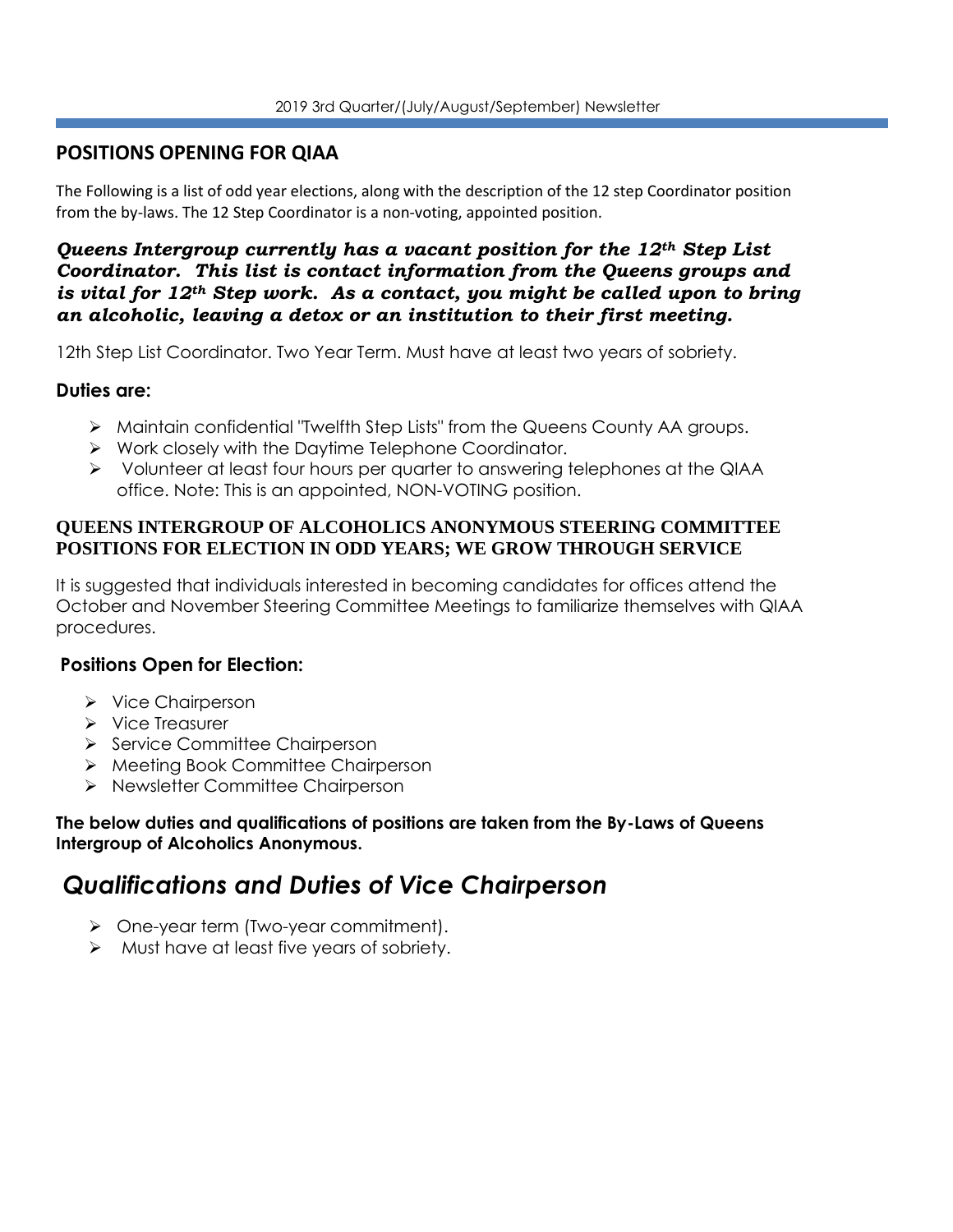#### **Duties are:**

- ➢ Perform the duties of the Chairperson in his or her absence.
- ➢ Perform other duties as assigned by the Chairperson.
- ➢ Assume the position of Chairperson for the next term.
- ➢ Volunteer at least four hours per quarter to answering telephones at the QIAA office.

## **Qualifications and Duties of Vice Treasurer**

- ➢ One-year term. (Two-year commitment)
- ➢ Must have at least five years of sobriety.
- ➢ Must have experience in accounting and bookkeeping.

#### **Duties are:**

- $\triangleright$  Assist the treasurer in keeping financial records.
- ➢ Assist the treasurer in preparing monthly and quarterly reports.
- ➢ Assume the responsibility as Treasurer for the next term.
- ➢ Volunteer at least four hours per quarter to answering telephones at the QIAA office.

## **Qualifications and Duties of Treasurer**

- ➢ One-year term. (Two Year Commitment)
- $\triangleright$  Must have at least five years of sobriety.
- $\triangleright$  Must have served as Vice Treasurer, unless waived by the Intergroup Committee.
- ➢ Must have accounting and bookkeeping experience.

#### **Duties are:**

- ➢ Receive all funds and deposit them in the corporation's checking account.
- ➢ Pay all authorized expenses of the corporation.
- ➢ Prepare and maintain a monthly cumulative report of all receipts and disbursements and present this report at regular meetings.
- ➢ Maintain a file of all receipts, vouchers and check records.
- ➢ Pay frequent visits to the QIAA office to pick up mail relating to the treasurer.
- ➢ Keep the Vice Treasurer informed.
- ➢ Volunteer at least four hours per quarter to answering telephones at the QIAA office.

## **Qualifications and Duties of Service Committee Chairperson (Institutions Coordinator)**

- ➢ Two-year term.
- $\triangleright$  Must have at least two years of sobriety.
- ➢ Must have an understanding of AA's "Twelve Traditions" and "Twelve Concepts of Service."

#### **Duties are:**

- ➢ Supply chairpersons, speakers, and literature at jails, reformatories and other institutions.
- ➢ Deal directly with staff and personnel of the institutions, who are responsible for alcoholics.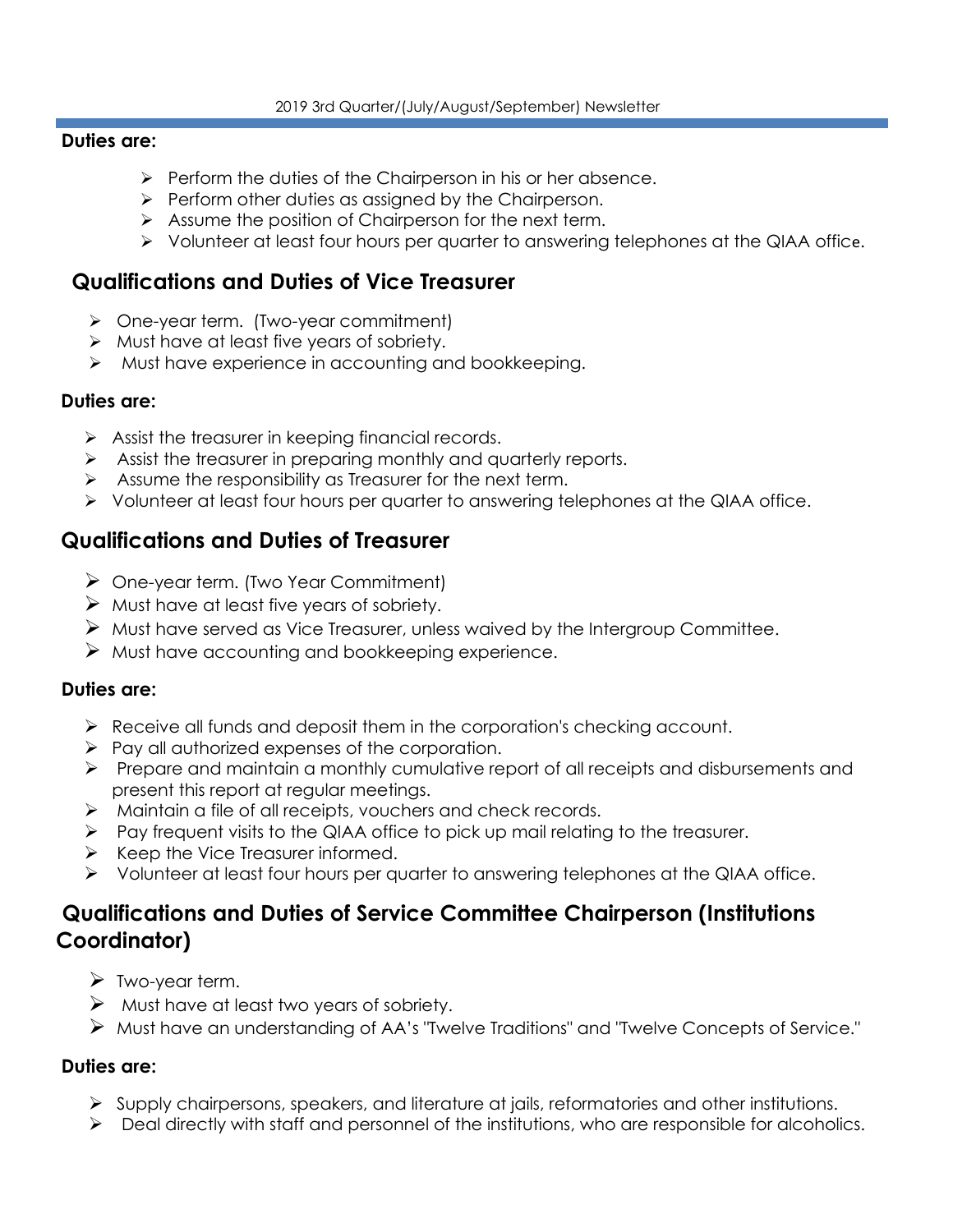- ➢ Appoint, subject to Steering Committee approval, Coordinators to serve on the Service Committee.
- ➢ Assume responsibility for all vacant Service Committee Coordinators.
- ➢ Work closely with Service Committee members to achieve AA objectives.
- ➢ Volunteer at least four hours per quarter to answering telephones at the QIAA office.

#### **NOTE: UNTIL AMENDED, THE SERVICE COMMITTEE CHAIRPERSON SHALL BE RESPONSIBLE FOR INSTITUTIONS, HOSPITALS, DETOXES, AND TREATMENT FACILITIES.**

## **Qualifications and Duties of Meeting Book Chairperson Two-year term.**

- ➢ Must have at least two years of sobriety.
- ➢ Must have experience with computers.

#### **Duties are:**

- ➢ Keep up-to-date records of Queens County group information (meeting day, time, place and type), making any changes, additions, or deletions.
- $\triangleright$  Publish and distribute, at regular intervals, up-to-date meeting lists of groups in the Queens area.
- ➢ Arrange for printing of meeting books and monitor the printing process.
- ➢ Work closely with the Secretary in keeping up-to- date information.
- ➢ Work closely with the Meeting Book Committee to achieve the above objectives.
- ➢ Volunteer at least four hours per quarter to answering telephones at the QIAA office.

## **Qualification and Duties of Newsletter Committee Chairperson**

- ➢ Two-year term.
- $\triangleright$  Must have at least two years of sobriety.
- $\triangleright$  Experience with computers preferred but not necessary.

#### **Duties are:**

- $\triangleright$  Be responsible for the publication of a newsletter to be distributed among the AA groups in Queens County.
- ➢ Obtain current information to be published so that the AA groups in Queens County are kept informed about what is going on at QIAA and what AA group events are going on, e.g., group anniversaries, dinners, conventions, special meetings, etc.
- ➢ Obtain current information, to be published, regarding General Services and Intergroup in the surrounding areas.
- $\triangleright$  Secure approval of the Steering Committee for articles, events, etc., before publication.
- ➢ Volunteer at least four hours per quarter to answering telephones at the QIAA office.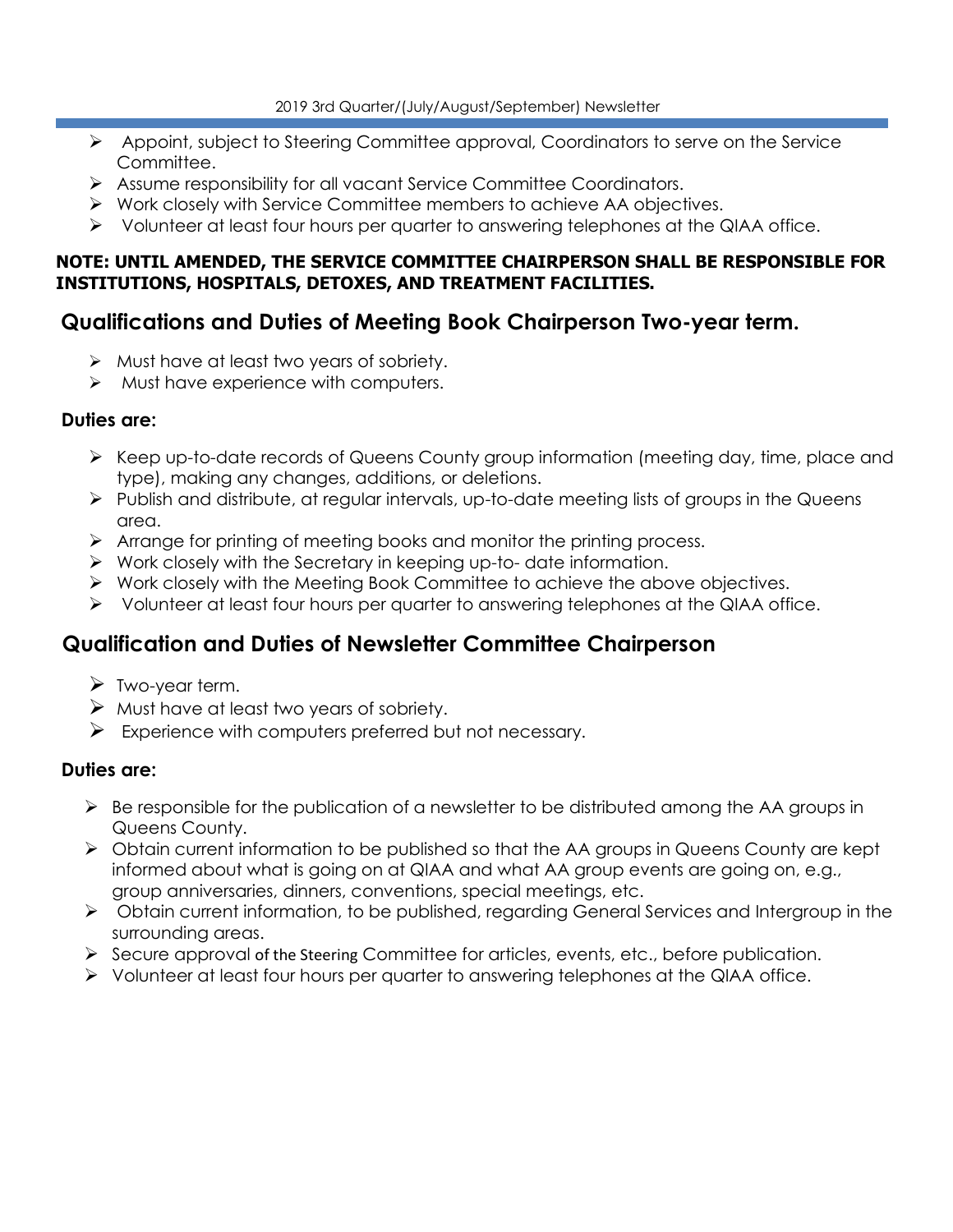Special thanks to Chris R. for posting the update.

#### \***The following SUGGESTIONS FOR SPEAKING AT AN INSTITUTION, were contained in a flyer distributed by our QIAA institutions' chair Richie P. at our monthly steering committee meeting.**

## **SUGGESTIONS FOR SPEAKING AT AN INSTITUTION**

An A.A. member speaking in an institution carries the message to the suffering alcoholic. The institution meeting should not be used as a dumping ground. An institution meeting is not the place to look for a relationship, engage in welfare work, or crusade about religion, antabuse etc. Socializing after the meeting is not advised.

An A.A. meeting in an institution is basically a beginners meeting. It generally lasts for one hour. The speaker should have at least 90 days sobriety. He or she should qualify briefly, sticking to the basics of the A.A. fellowship. After the speaker has qualified, individuals should be allowed to share. No one person should monopolize the meeting, the speaker or chairperson should make sure that all share that wish to share.

An alcoholic's hope for recovery may or may not be kindled by the example a speaker sets. A.A. is a program of attraction & every speaker either adds to or detracts from A.A.'s message. His or her appearance should be neat & clean their attitude should be positive. Language, manners & mood all affect other people's opinion of our fellowship. You may be the only copy of "THE BIG BOOK" many people will see.

A.A. Twelve Step work, including referrals to outside meetings, information about temporary sponsorship and New York Intergroup can be discussed. We carry "ONLY" the A.A. message in and "NOTHING" out of any facility. The chairperson is responsible for screening out A.A. members who cannot conform to these guidelines for speaking.

## **SUGGESTED DO'S**

- 1. Abide carefully by all the rules of the facility. A.A. members are guests
- 2. Make sure every A.A. promise is kept on the. dot and to the letter
- 3. Limit yourself to carrying your own honest message alcoholism recovery
- 4. Listen at least as much as you talk
- 5. Live by the spirit of A.A. traditions
- 6. Always maintain a cheerful humility about the amateur status of A.A.
- 7. Remember that you are "RESPONSIBLE" & should insure that sponsorship is available to individuals.

## **SUGGESTED DON'T**

- **1.** A.A.'s should not try to claim special exemptions or privileges nor try to manipulate the agency into making concessions.
- **2.** Do not make any commitment that you cannot meet. Excuses do not speak well for A.A. but faithfulness and results do.
- **3.** Do not talk about medication, psychiatry or scientific theories on alcoholism this is territory for professional. Our own personal spiritual life does not make us experts on religion either.
- **4.** Do not argue about anything with clients, patients, inmates or staff. Arguments never win friends.
- **5.** Do not expect professional agencies to govern itself by our traditions.
- **6.** Do not give an agency, personnel or clients any reason to be unhappy with A.A.
- **7.** Do not brag about A.A. let the results speak for us.
- **8.** Do not just carry the message to the facility and leave it there. Inform other groups and persons of the need for help in an institution.

When an A.A. takes responsibility for a meeting in a professional center, it is necessary to keep in frequent friendly contact with the centers officials to eliminate any problems before they arise. A good reminder of the last drunk, is working with Alcoholics in facilities. It has strengthened the sobriety of many of us.